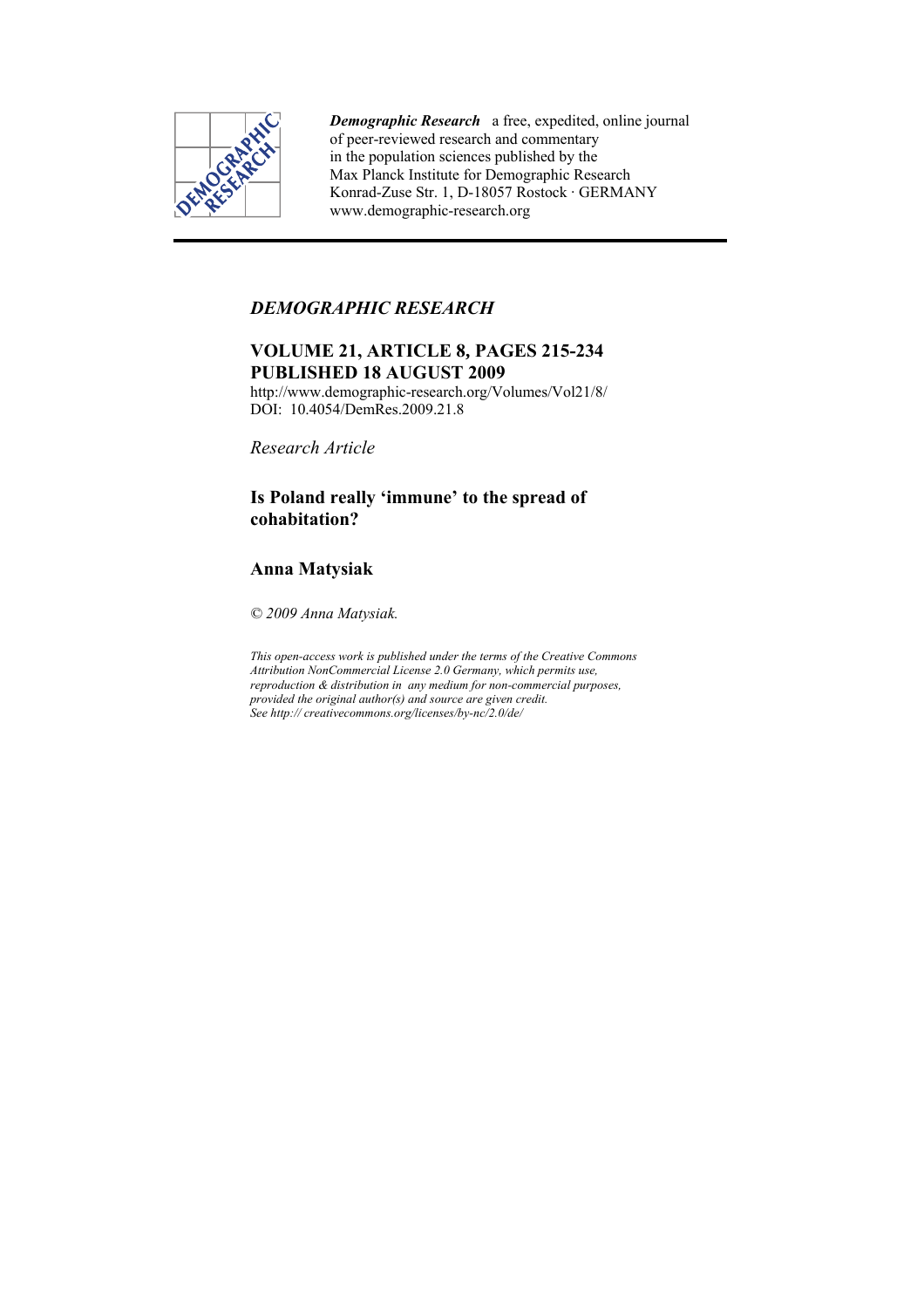# **Table of Contents**

| $\mathbf{1}$   | Introduction                                                                       | 216 |
|----------------|------------------------------------------------------------------------------------|-----|
| $\overline{2}$ | Formation of non-marital unions in Europe: a brief overview of<br>the developments | 217 |
| 3              | Measurement of the incidence of cohabitation in Poland: Review<br>of problems      | 218 |
| $\overline{4}$ | Data and method                                                                    | 219 |
| 5              | Empirical findings                                                                 | 221 |
| 5.1            | Cohabitation in Poland: Levels and trends                                          | 221 |
| 5.2            | Permanency of cohabitation?                                                        | 223 |
| 5.3            | Diffusion of cohabitation to other social strata?                                  | 224 |
| 5.4            | Cohabitation as a family arrangement?                                              | 227 |
| 6              | Conclusions and discussion                                                         | 229 |
| 7              | Acknowledgements                                                                   | 230 |
|                | References                                                                         | 231 |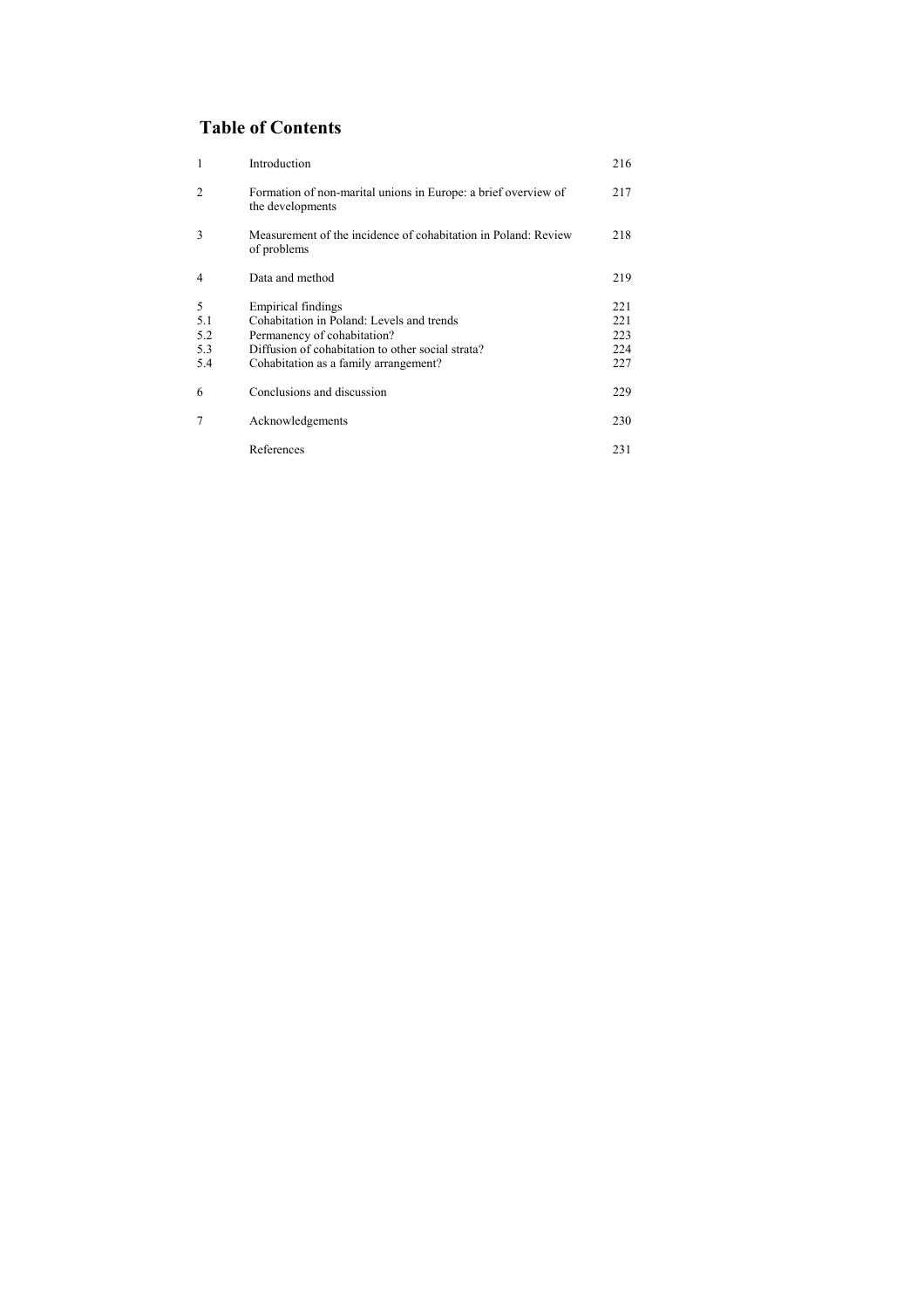## **Is Poland really 'immune' to the spread of cohabitation?**

## **Anna Matysiak<sup>1</sup>**

## **Abstract**

Various data have constantly pointed out a low incidence of non-marital unions in Poland (at 1.4-4.9% among all unions). In this paper we demonstrate that these data, coming exclusively from cross-sectional surveys, clearly underestimate the scale of the phenomenon. By exploiting data on partnership histories we show that young Poles have increasingly opted for cohabitation. Consequently, in the years 2004-2006, entries to cohabitation constituted about one third of all first union entries. Consensual unions have traditionally been seen as being more widespread among the lower social strata, but a clear increase in cohabitation has also been recently observed among groups with higher levels of educational attainment. Although the estimates of cohabitation incidence are far below those observed in Northern and Western Europe, our study suggests that Poland is not as 'immune' to the spread of consensual unions as it is commonly believed.

l

<sup>&</sup>lt;sup>1</sup> Institute of Statistics and Demography (Unit of Demography), Warsaw School of Economics. Al. Niepodległości 164; 02-554 Warsaw. E-mail: amatys@sgh.waw.pl.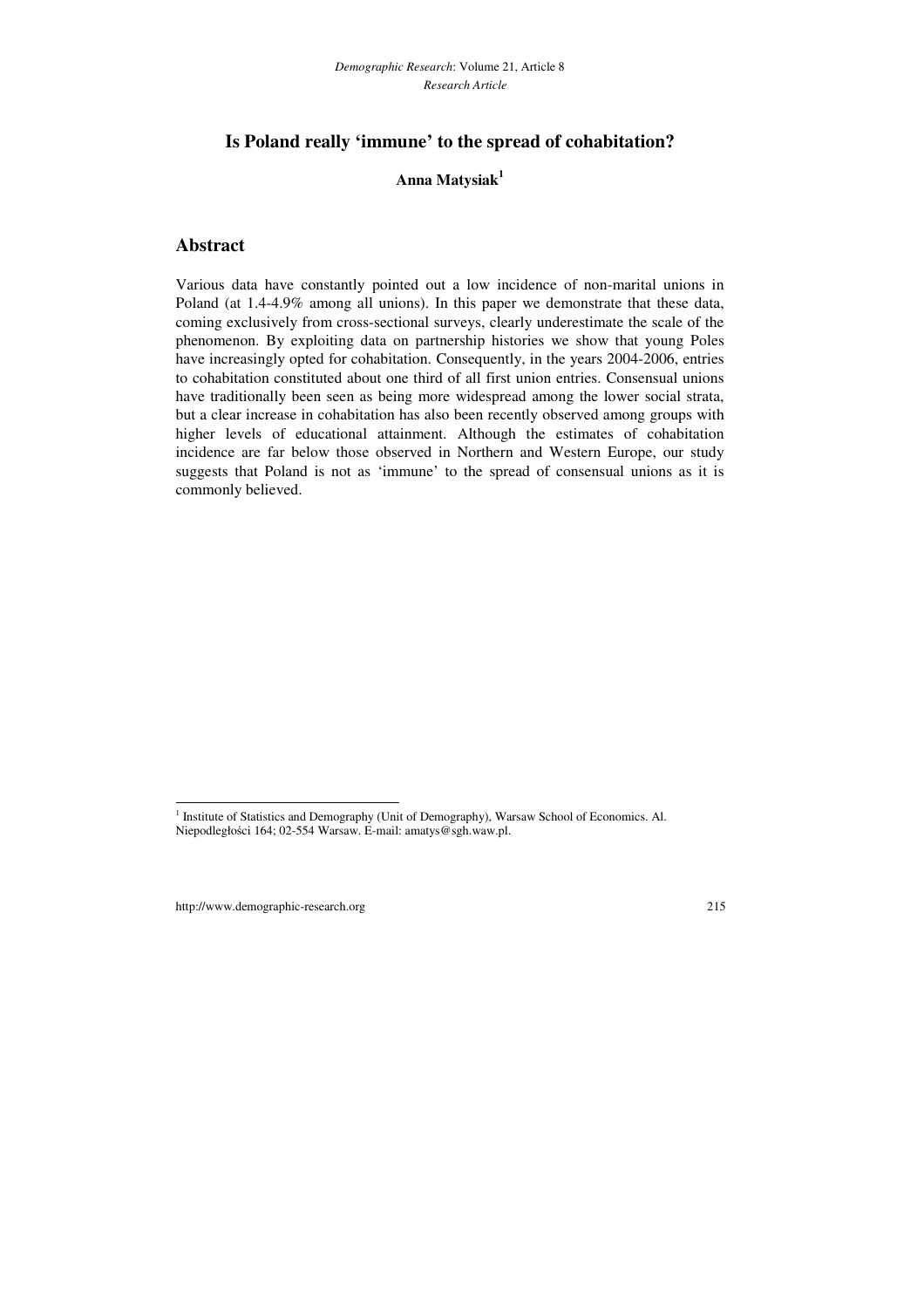## **1. Introduction**

The literature claims that patterns of family formation in Poland are relatively traditional (Sobotka 2008, Sobotka and Toulemon 2008). Indeed, marriages in Poland are still contracted at relatively young ages, the incidence of divorce is low and out-ofwedlock births remain relatively uncommon (Hantrais 2005, Kotowska et al. 2008), despite observed trends toward delayed and deinstitutionalised family formation. Poles are strongly attached to the ideal form of a marital union with children (Pongracz and Spéder 2008), and express the most strongly negative attitudes towards changes in family formation patterns in the CEE (Stankuniene and Maslauskaite 2008).

Consistent with this view that traditional ideals about patterns of family formation persist in Poland, various data sources have constantly shown a low incidence of nonmarital cohabitation for that country; according to the National Population Census informal unions made up a mere 1.3% of all unions in 1988, 1.7% in 1995 and 2.2% in 2002 (Slany 2002, Fihel 2005). The Population Policy Acceptance Study as of 2001 gives an estimate of 1.4% (Kotowska et al. 2003) and the European Social Survey (2006) yields a value of  $4.5\%$ <sup>2</sup>. Half of the consensual unions are formed by never married (CSO 2003) while the proportions of cohabitants among young persons (aged 29 or less) are only slightly higher<sup>3</sup> and fall well below what is found for many Northern and Western European countries (excluding the Mediterranean countries) (Andersson and Philipov 2002). In these parts of Europe cohabitation had already outdistanced direct marriage as the normative choice for a first union by the late 1980s. Similar finding has been established recently for Bulgaria, Russia and Hungary (Hoem et al. forthcoming) as well as for the Czech Republic (Sobotka et al. 2008).

The focus of this paper is on first unions in Poland with a special emphasis on nonmarital cohabitation. We demonstrate that the cross-sectional data used so far for assessing the incidence of consensual unions in Poland clearly underestimate the scale of this phenomenon. Taking advantage of retrospective data collected in 2006, covering women's full partnership histories, we show that young Polish women increasingly choose to cohabit before entering a marriage. Although consensual unions in Poland are still relatively rare by European standards, it is evident from our analysis that cohabitation has been spreading recently across all social strata.

l

 $2^2$  Based on the computations by the author of the study.

<sup>&</sup>lt;sup>3</sup> For instance the National Population Census gives an estimate of 4.9% among all partnered persons aged 29 or less.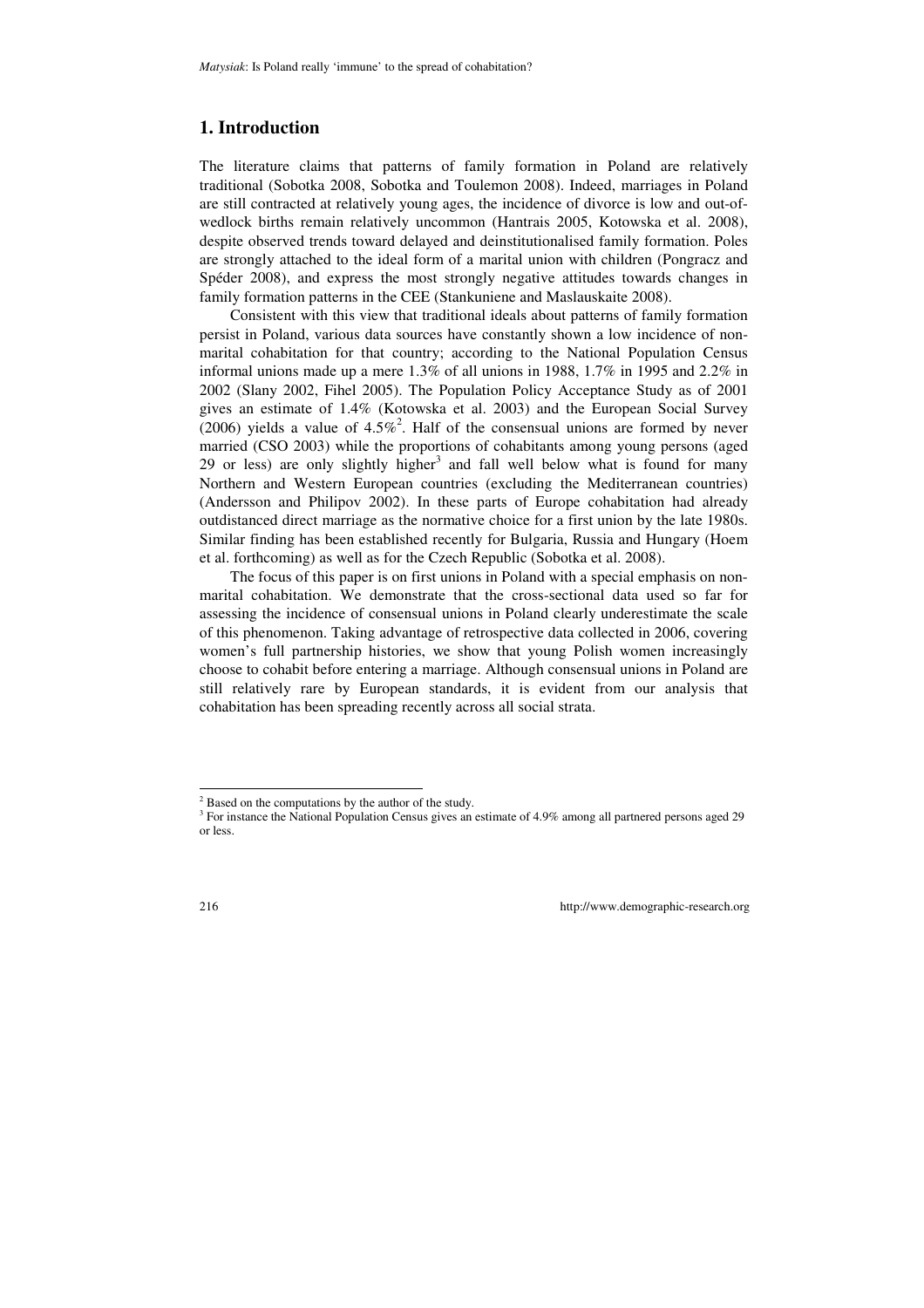## **2. Formation of non-marital unions in Europe: a brief overview of the developments**

Informal unions are not a new phenomenon in post World War II Europe. Before the 1970s, however, they were largely statistically invisible. They were practised in some marginal sections of the society, i.e. among the poor who could not afford the marriage ceremony (Trost 1978, Villeneuve-Gokalp 1991), the separated who were legally not entitled to remarry (Haskey 2001), or surviving spouses who did not want to lose their pensions (Nazio and Blossfeld 2003). Only in a few cases did people choose to cohabit openly on a voluntary basis; in Sweden, for example, consensual unions could be found within *avant-garde* groups who manifested their resistance against societal and religious norms thusly (Trost 1978).

This situation started to change in the 1970s. In Northern (and later Western) Europe consensual unions were increasingly accepted and grew in popularity, particularly among the young forming their first unions. Gradually they replaced direct entry to traditional marriage as had been recognized by the state. For instance, in the Nordic countries and France the proportion of women entering cohabitation as their first union exceeded 80% among cohorts born in the 1950s (Anderson and Philipov 2002). In Austria (Prskawetz et al. 2008), England and Wales (Sigle-Rushton 2008), and the Netherlands (Fokkema at al. 2008), where consensual unions started to spread slightly later, around 70% of first marriages contracted by women born in the 1960s were preceded by cohabitation.

Given the developments in cohabitation in the Northern and Western countries, scholars have distinguished four stages for the diffusion of cohabitation, which describe transitions in union formation patterns (Prinz 1995, Kiernan 2002). In the first stage cohabitation is rare and is practised by marginal groups of the society. Over time it becomes more popular and is adopted by persons from the various social strata. Nevertheless, at this second stage of diffusion cohabitation is still of short duration and it functions mainly as a prelude to marriage or a trial period when the quality of the relationship is tested. It is often perceived as inappropriate environment for childbearing and hence is usually converted into marriage if pregnancy occurs. Gradually cohabitation starts to substitute for marriage: it lasts longer and becomes an acceptable arrangement for parenthood (third stage). Finally, in the fourth stage cohabitation and marriage turn out to be indistinguishable, which concludes the transition process.

In this context, Sobotka and Toulemon (2008) distinguish three important markers of this transition in union formation patterns:

> 1. Diffusion: cohabitation becomes practised on the larger scale and it spreads among persons from the various social strata,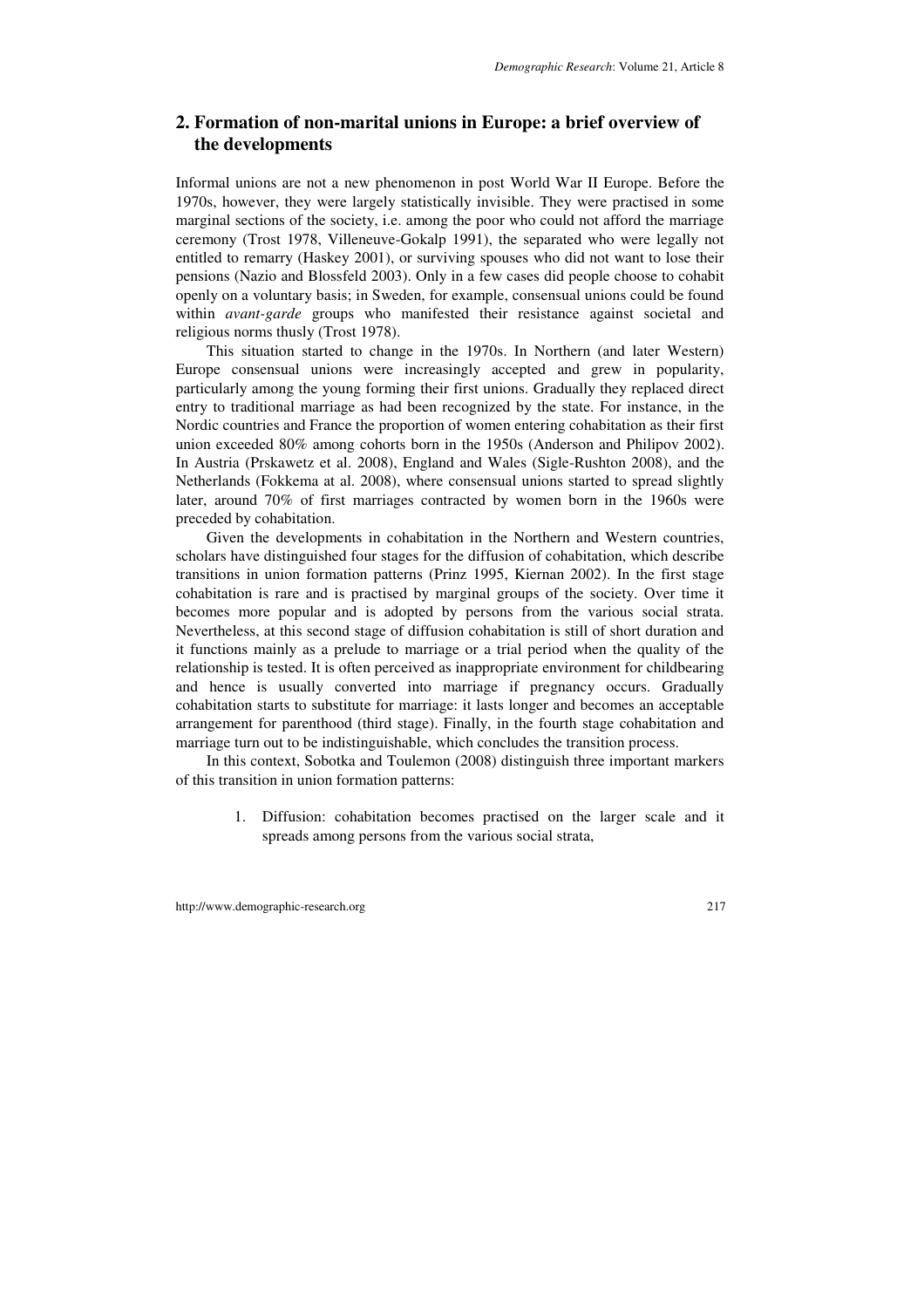- 2. Permanency: it lasts longer and is less likely to be converted into marriage,
- 3. Cohabitation as a family arrangement: pregnancy ceases to be a reason for marriage and parenthood becomes more and more common among cohabiting couples.

Our study follows this schema: besides assessing the temporal change in the intensity of entering cohabitation and direct marriage we also verify whether (a) cohabitation has spread equally likely among people from the various social strata; (b) its rate of conversion into marriage has declined over time; (c) the propensity to legitimize a child conceived in cohabitation has declined.

## **3. Measurement of the incidence of cohabitation in Poland: Review of problems**

The available estimates of the incidence of cohabitation as presented in Section 1 suggest that Poland remained largely 'immune' to the spread of non-marital unions. In this paper we argue that these estimates do not give a proper illustration of the development of the phenomenon for at least two reasons.

First, the existing estimates of cohabitation incidence are computed on the basis of cross-sectional data. In our opinion this type of data is not suitable to capture a phenomenon of limited duration, particularly if it is in the relatively early phase of diffusion. The changes in partnership behaviors can be more appropriately assessed with longitudinal data that allow researchers to trace cohabitation episodes of any duration and at different stages along an individual's life course.

The second problem may be rooted in the way interviewed respondents are asked about cohabitation. In Poland there is no well recognised word that would describe the fact of living together without being married in a neutral way. The term 'cohabitation' (*pol*. 'kohabitacja') is hardly understood (Slany 2002: 239) and it is not common to say 'we live in a partnership'. Instead, there exists a word 'concubinage' (*pol.* 'konkubinat') which has clearly negative connotations (Mynarska and Bernardi 2007: 539). Surveys often use at least one of these terms (e.g. National Population Census or Population Policy Acceptance Study). It is very likely that the use of an uncommon term or a term which is pejorative leads to the situation in which cohabiting respondents do not want to reveal the truth on the status of their union.

In this study we are fortunate to have access to data which overcome these problems. First, those we use are retrospective and cover women's past partnership, educational and fertility histories. This allows us to track any cohabitation episodes a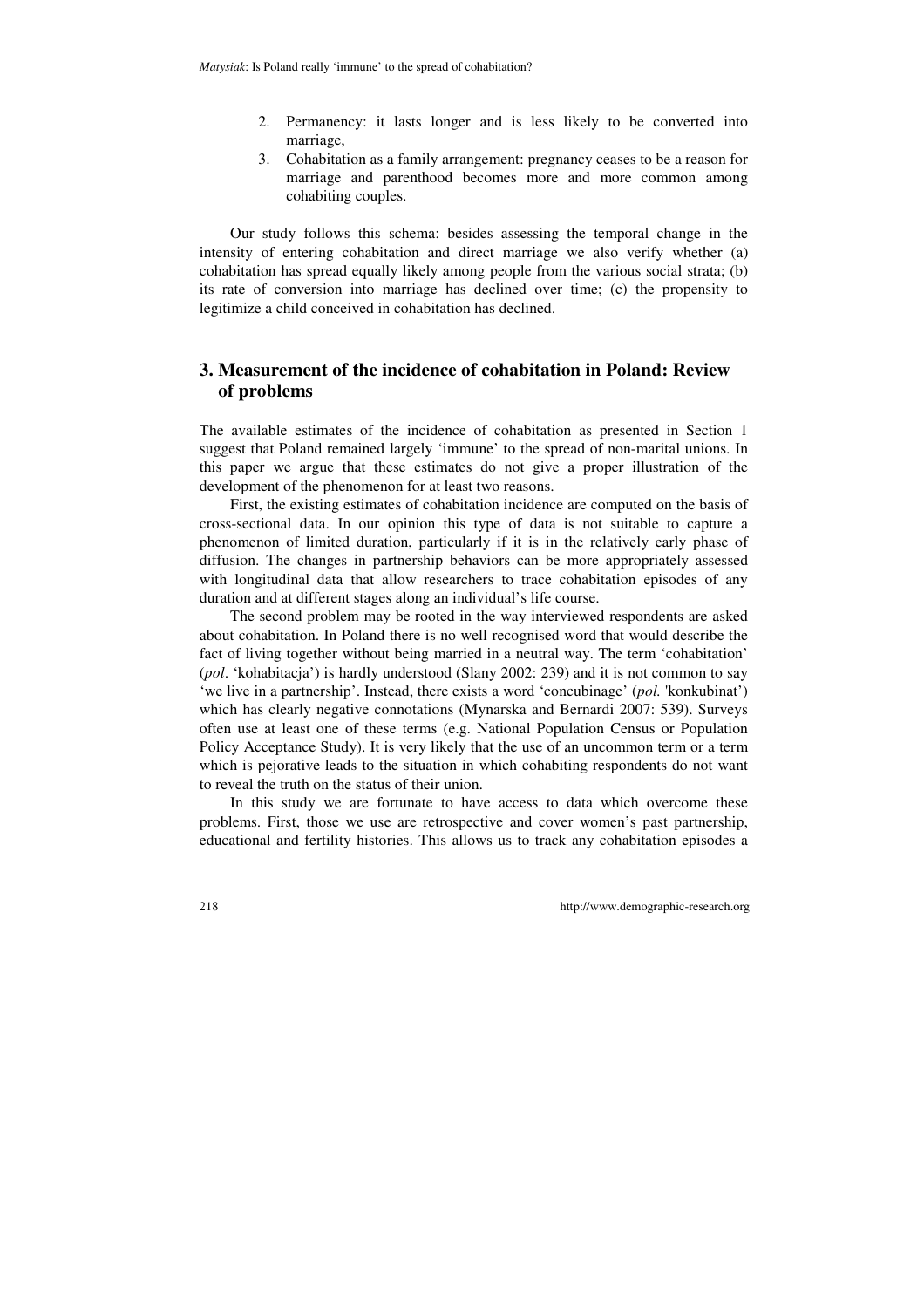person experienced instead of relying upon the computation of the proportions of persons cohabiting at a given time. Second, the information on cohabitation in the survey we use was gathered by asking partnered but unmarried respondents whether they resided with a partner. The unpopular word 'concubinage' was not mentioned, nor were any terms used like 'cohabitation' or 'partnership' which may be obscure for Polish respondents. We believe that this way of interviewing could have contributed to a higher accuracy of the collected data.

### **4. Data and method**

The Employment, Family and Education Survey (EFES) which is used in this study took place in the fourth quarter of  $2006<sup>4</sup>$ . It is a retrospective survey which provides us with monthly data on 3,000 life histories of women born 1966-1981. These women were 25-40 at the time of the interview. The advantage of this observational design is that we have good information on union formation patterns for relatively young cohorts who formed their partnerships after the collapse of state socialism, i.e. in the period of a rapid transformation in family formation processes. The disadvantage is, however, that we have no data on the youngest cohorts, born in the 1980s, who were forming their partnerships in the 2000s, and very limited data on family-related behaviours in the years preceding 1989 when our respondents were relatively young (aged 8-23 in 1989).

In order to address our research objectives we estimate three single decrement piecewise-constant intensity regressions. The first two models describe the process of entry into cohabitation versus entry directly into marriage, with both events treated as competing risks. The process time in these regressions are the months elapsed since a woman turned fifteen years of age. The third model describes the process of converting cohabitation into marriage. Theoretically cohabitation may also end in union disruption, but this seems to be very uncommon in Poland. The number of break-downs among consensual unions in our sample is very low (69), making it difficult for us to model disruption of cohabitation. Nonetheless, we provide the reader with some descriptive data on the duration of cohabitation for all consensual unions as well as for unions that ended solely in a marriage in Section 5.2 in order to give a better overview on the duration of cohabitation.

l

 $4$  The survey was prepared at the Institute of Statistics and Demography (Warsaw School of Economics) under the project "Cultural and structural conditions of females' labour force participation in Poland" financed by the Ministry of Science and Higher Education and coordinated by Professor Irena E. Kotowska. For a general description of the survey see Kajcińska (2008).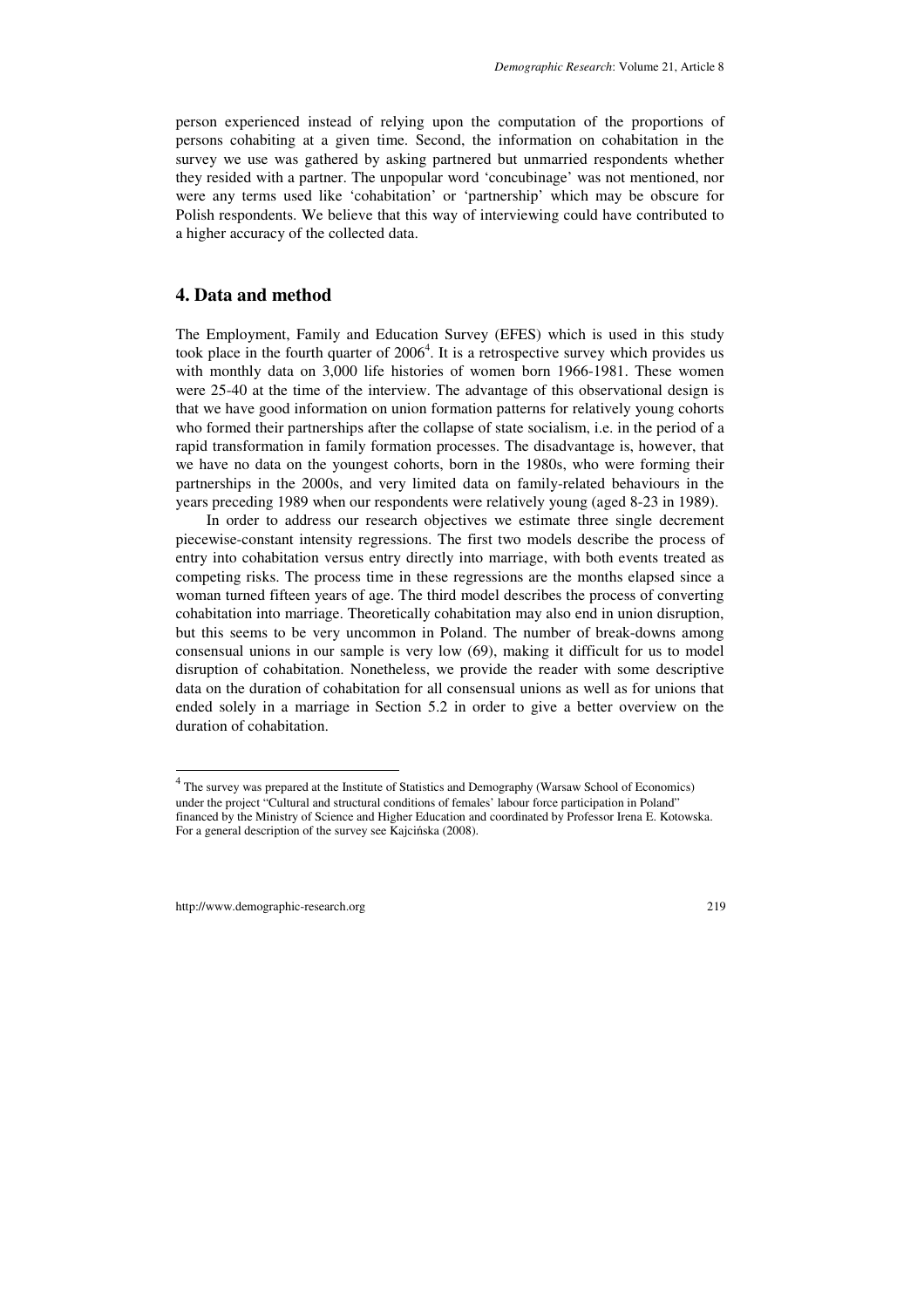Several fixed- and time-varying covariates are allowed to shift the baseline hazards we specified. Among the time-constant covariates we include the *educational level of the woman's mother and father* as a proxy for her social background. The set of timevarying covariates comprises the calendar period, the woman's own educational attainment, her parity-and-pregnancy status, and her place of residence (urban/rural).

The *calendar period* is introduced in our model in order to capture the temporal change in the process of interest. The years 1985-2006 were divided into five intervals, the first of which separates the period of state socialism from that of a market economy. The entry risk is assumed to be constant within each interval, but may vary from one interval to the other.

The *woman's educational level* is another time-varying covariate incorporated in our analysis. Four educational levels are distinguished: primary, vocational, secondary, and tertiary. The first category covers women who completed only the compulsory education of eight years. Women with a vocational education are those who continued for further two years in order to get a vocational degree. The two categories, primary and vocationally educated, are collapsed into one in the models in which educational level is introduced in interaction with another covariate. The underlying reason is the low number of primary educated women. Another educational group distinguished are the secondary educated women that accomplished at least four years of education at the secondary level or even undertook post-secondary but non-tertiary education. Women who received a bachelor or master degree are classified as tertiary educated. Finally, those who were still studying were grouped into a separate category 'in education'.

The *parity-and-pregnancy status* accounts for the impact of conception on union formation. A woman is considered as childless and non-pregnant until nine months before she delivers her first child, as childless and pregnant during the time of the first pregnancy, and as a mother after she gives birth for the first time. Non-partnered women pregnant with the second or higher order child or women who delivered at least two children are also classified in the latter category since they are very few. We expect pregnancy to facilitate entry into a union with entry into a marriage in particular.

The *place of residence (urban/rural)* serves as an important control covariate. Other Polish data sources have shown that consensual unions are more likely to be formed in urban rather than rural areas due to the larger anonymity of urban life (Slany 2002, Fihel 2005).

We also introduce some interaction effects in our models. The first set of interactions includes interactions of selected covariates with educational level of a woman. This allows us to investigate whether cohabitation has been spreading equally among various social strata. In particular, we test whether the intensity of forming a consensual union or converting it into a marriage has been changing among women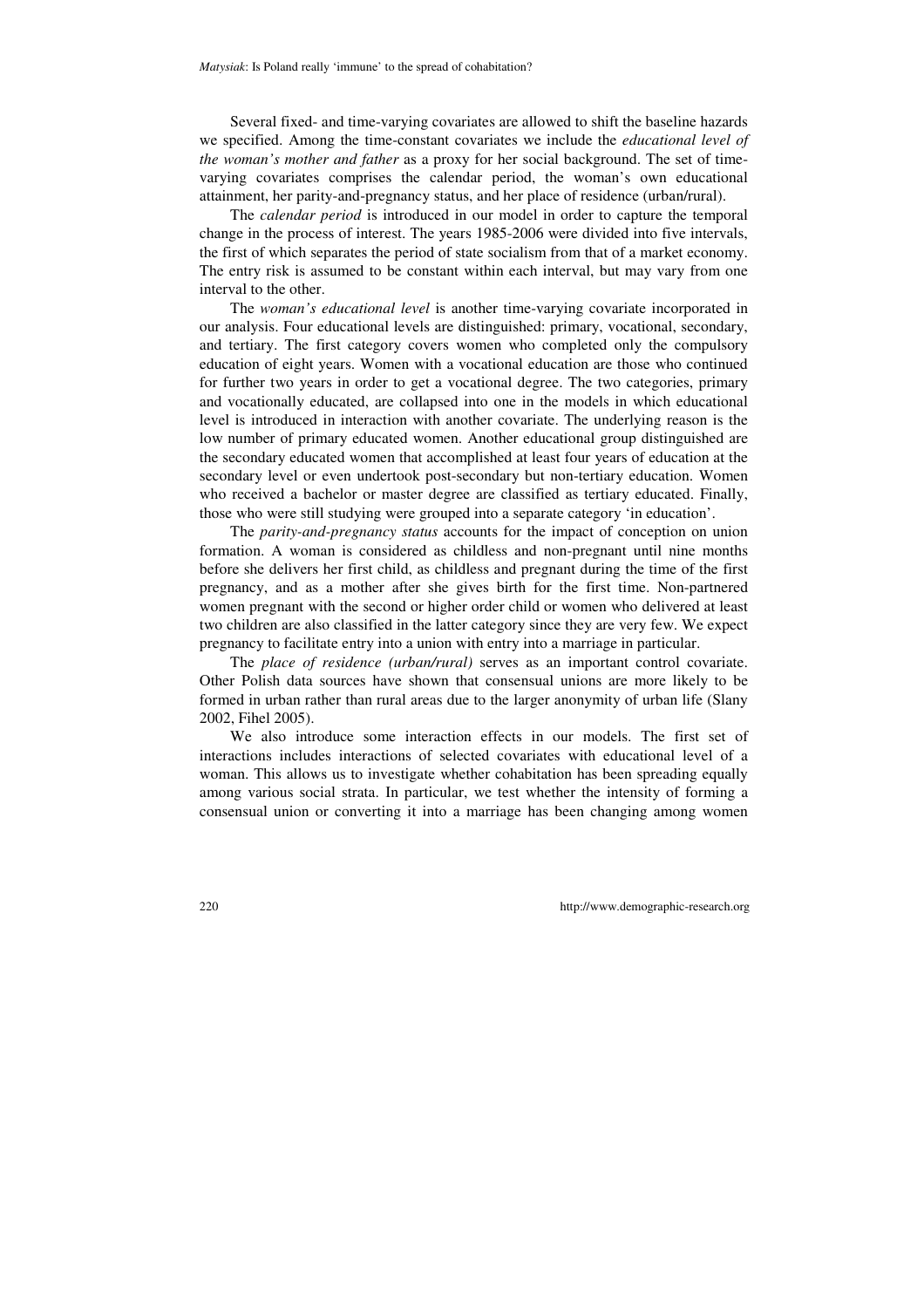from all social strata at a similar rate. Likewise, we analyse whether the duration of cohabitation varies with respect to the educational level of a woman.

The second set of interactions includes an interaction between calendar period and parity-and-pregnancy status in the cohabitation-to-marriage model. In this way we verify whether pregnancy started to cease to be a reason for marriage in the process of cohabitation diffusion in Poland.

Finally, we estimate the competing transitions to cohabitation and direct marriage jointly, controlling for the same set of factors as described above (only main effects are considered). In the joint model the decrement type is introduced into the analysis as a time-constant covariate additionally to other risk factors. This technique has been described in detail in Hoem and Kostova (2008) and in the Appendix to Hoem et al. (forthcoming). It allows a direct comparison between the time trends regarding the entry into cohabitation versus the entry into a direct marriage, which means that we can verify whether cohabitation became more widespread than direct marriage at any time and whether the decline in direct marriage was compensated by an increase in the incidence of informal unions. We refer to the results of the joint model only where we present temporal developments in union formation (Section 5.1). In this part of our study we follow the recommendation of Hoem et al. (2009) and disregard differential impacts of other risk factors, which are then used only for purposes of standardisation.

## **5. Empirical findings**

#### **5.1 Cohabitation in Poland: Levels and trends**

A simple descriptive analysis of first unions indicates that among women aged 25-40 in 2006 who ever entered a first union only 18% decided for cohabitation while the remaining 82% chose a direct marriage. There is thus no doubt that consensual unions are still relatively uncommon in Poland if compared to the Northern and Western European countries. Nonetheless, it is clear that cohabitation in Poland is a more attractive option for first union formation than the official statistics and other crosssectional data suggest. This is largely due to the fact that the retrospective character of our data allows us to track any cohabitation episodes experienced by the neverpartnered respondents to the EFES, i.e. it allows us to assess the *level of ever cohabitation*. In order to illustrate this phenomenon we computed additionally the proportion of cohabiting persons among those in first union in 2006; an *indicator of the*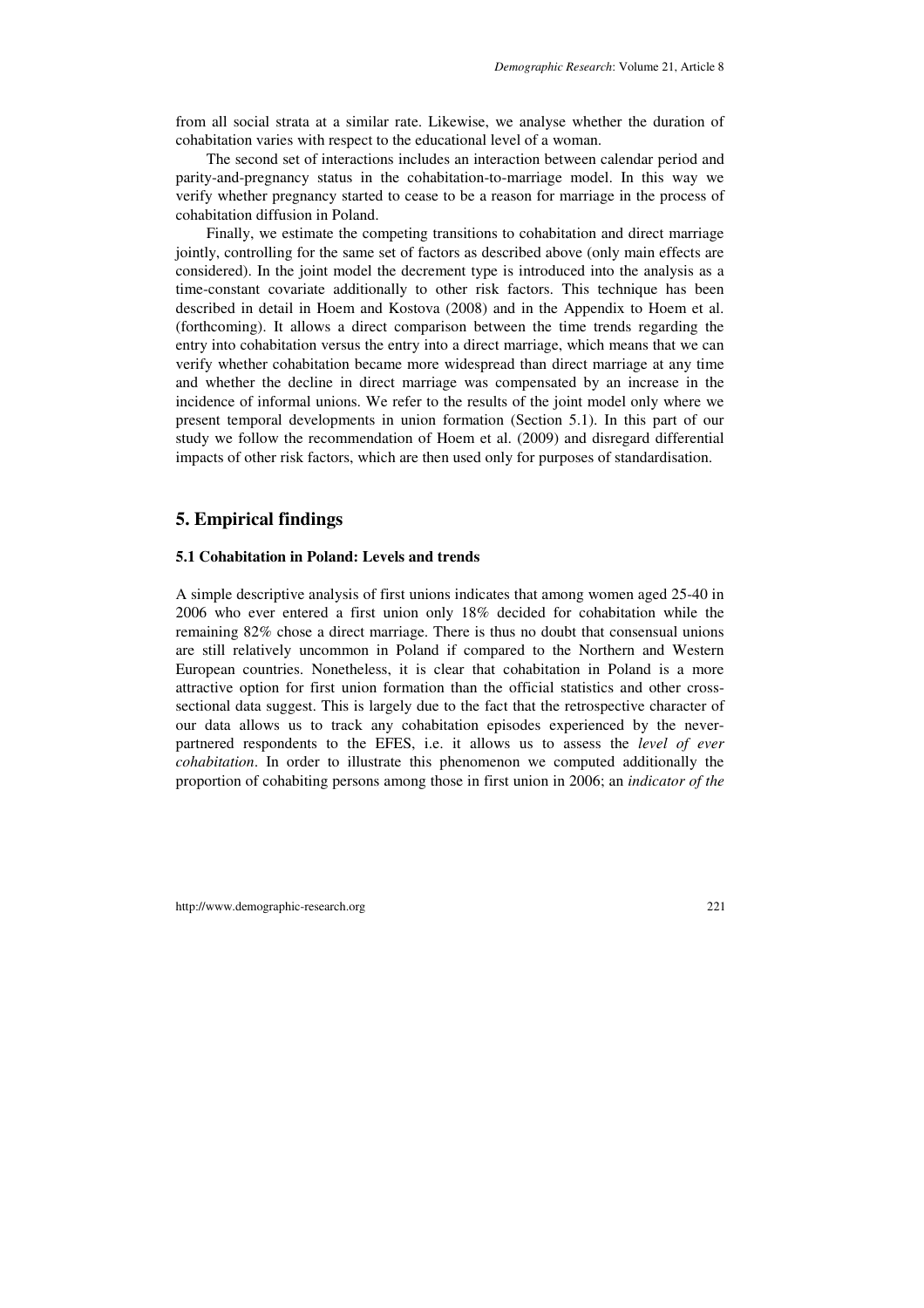*current cohabitation* which is typically calculated based on cross-sectional data<sup>5</sup>. Amounting to 6.3% this indicator falls three times below the level of ever cohabitation.

The indicator of ever cohabitation of 18% constitutes an average measure of cohabitation incidence in the period 1985-2006. However, we shall be interested in the temporal change in the intensity of entering a non-marital union and a direct marriage if we want to assess patterns in cohabitation diffusion. These trends are presented in Figure 1. They are obtained from the joint analysis of the two competing processes. This means that the trends in union formation patterns are computed net of any compositional changes in educational level of women, their place of residence and parity-and-pregnancy statuses. Our results apparently illustrate a change in the first union formation patterns. It is manifested in a clear decline in the entry into a direct marriage, which has been taking place already since the second half of the 1980s, and a parallel increase in the incidence of cohabitation since the early 1990s. In the period 1990-1994 entries to cohabitation constituted only 12% of all unions formed. By the years 2004-2006 this percentage has tripled. Overall, it is clear from the data that the importance of cohabitation as a normative choice for the first union has largely increased. Although it is still more common for the young Poles to marry directly, the gap between the intensity of entering a direct marriage and a consensual union has greatly diminished.

l

<sup>&</sup>lt;sup>5</sup> Note however that our indicator refers to first unions only and women in higher order unions are excluded from computations. Estimates of cohabitation from cross-sectional surveys usually do not distinguish between first and higher order unions.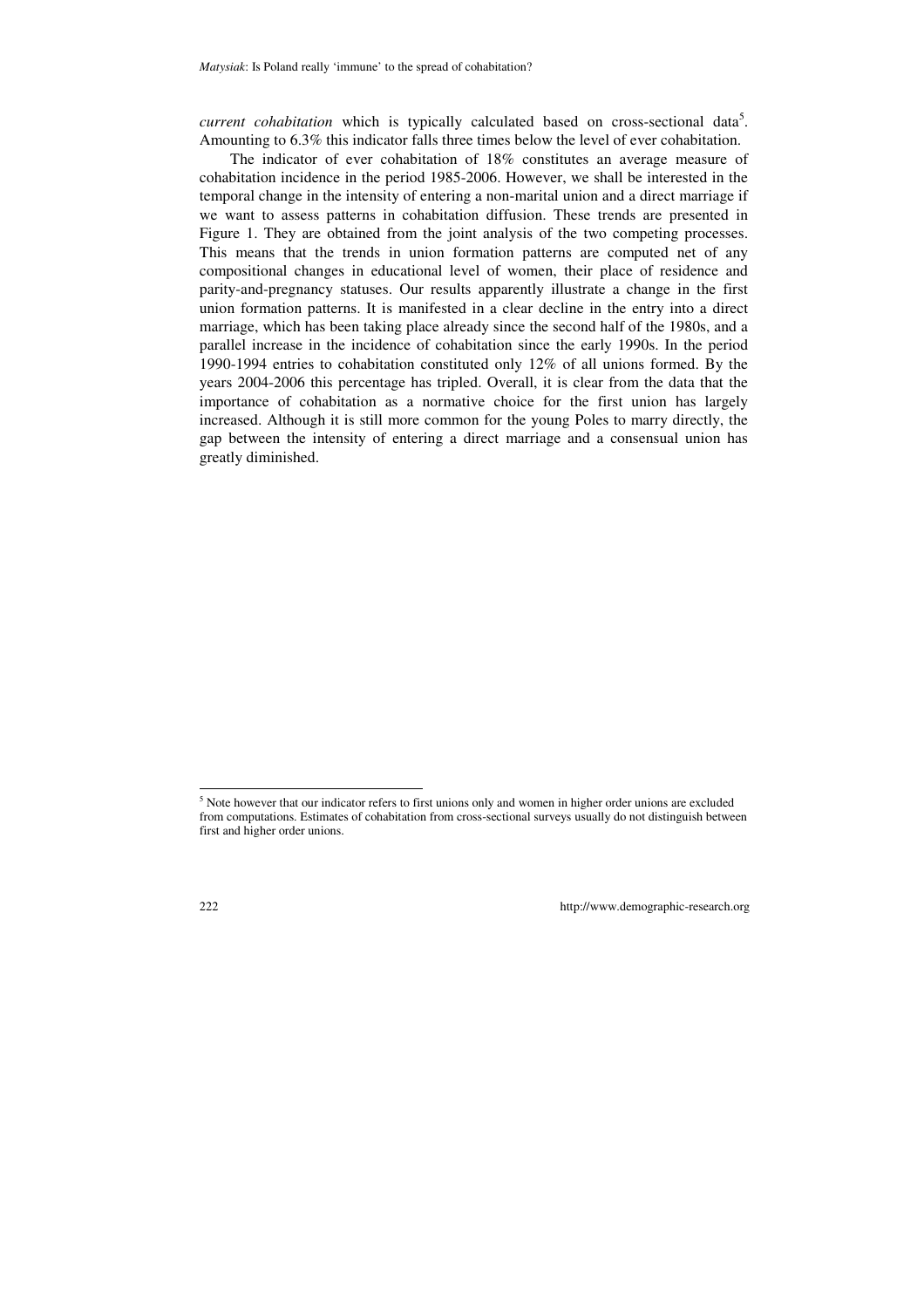

#### **Figure 1: Trends in (standardised) relative risks of first union formation, by type of union. Poland 1985-2006. Joint competing risk model**

Note: The figure refers to women born 1966-1981. The risks are standardised for current age, woman's educational level, parity-andpregnancy status, place of residence, mother's and father's educational levels Source: computations by Jan M. Hoem.

#### **5.2 Permanency of cohabitation?**

Given the relatively low general incidence of cohabitation in Poland one could expect cohabitation episodes to be rather short and the intensity of converting them into a marriage to be high. Our findings, however, do not support this view. Over the analyzed period, only 8% of cohabitants exited a consensual union within six months, and only 19% within one year since its formation (Table 1). The median duration of a consensual union was 3 years. Women were demonstrably more likely to end their cohabitation with a marriage than through a disruption. For instance, among consensual unions lasting less than 3 years, 80% were converted into a marriage and only 20% were disrupted. Overall, our results suggest that the women who decide for cohabitation in Poland typically remain in this state for a few years. It is also notable that the intensity of ending the consensual union, either with marriage or disruption, has been decreasing over time and in the years 2000-2006 it was by 30% lower than in the late 1980s. The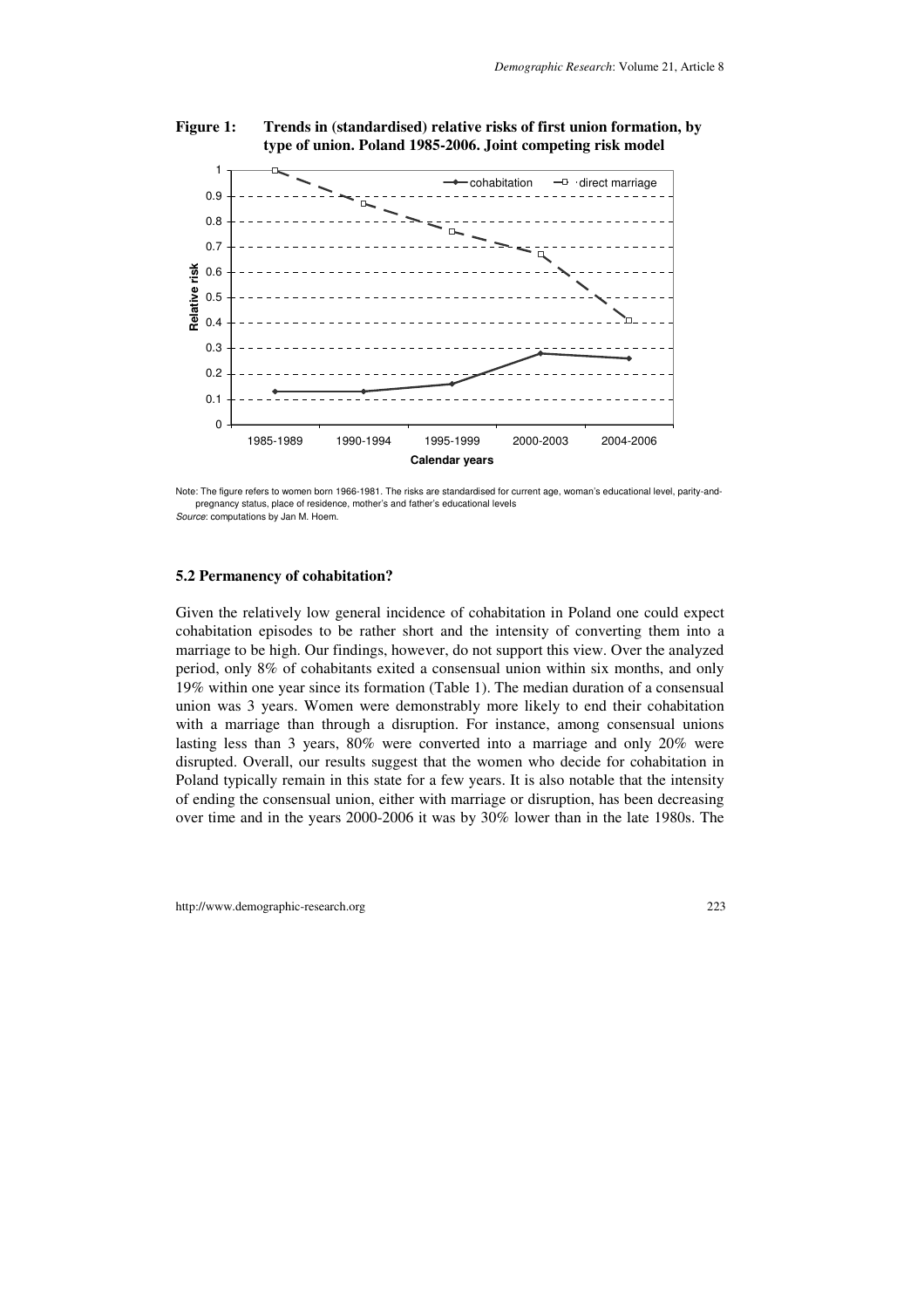risk of converting a cohabitation into a marriage declined even more strongly, i.e. by 40%.

|                       | Proportion of women who:                                                      |                                                                                           |                                                                                 |  |
|-----------------------|-------------------------------------------------------------------------------|-------------------------------------------------------------------------------------------|---------------------------------------------------------------------------------|--|
| time t<br>(in months) | exited from<br>cohabitation by time t<br>among those still in<br>cohabitation | converted cohabitation<br>into marriage by time t<br>among those still in<br>cohabitation | converted cohabitation<br>into marriage among all<br>who exited<br>cohabitation |  |
| 6                     | 0.92                                                                          | 0.92                                                                                      | 0.92                                                                            |  |
| 12                    | 0.81                                                                          | 0.83                                                                                      | 0.91                                                                            |  |
| 24                    | 0.64                                                                          | 0.69                                                                                      | 0.85                                                                            |  |
| 36                    | 0.49                                                                          | 0.57                                                                                      | 0.81                                                                            |  |
| 48                    | 0.40                                                                          | 0.49                                                                                      | 0.80                                                                            |  |
| 60                    | 0.36                                                                          | 0.46                                                                                      | 0.79                                                                            |  |

### **Table 1: Descriptive statistics on the duration of cohabitation**

Source: author's computations.

### **5.3 Diffusion of cohabitation to other social strata?**

Two hypotheses were developed in the literature as regards the role of education in the spread of consensual unions. The first views cohabitation as a fashion that expanded from the top of the social hierarchy to the bottom. Such pattern of modern cohabitation diffusion was found in the Netherlands (de Feijter 1991 quoted in Sobotka 2008), Italy (Rosina and Fraboni 2004), and Spain (Baizán, Aassve, and Billari 2003). The second competing hypothesis suggests that cohabitation started among the disadvantaged members of the society. This was in fact the case in some Western and Northern European countries as well as in the United States. Recent studies point out a negative educational gradient in cohabitation also in some of the Central and Eastern European countries (e.g., Spéder 2005 for Hungary, Koytcheva and Philipov 2008 for Bulgaria, Hoem et al. 2009 for Romania).

Our results undoubtedly suggest that cohabitation in Poland is more widespread among the lower social strata. This finding is consistent with those of Slany (2002: 184- 194) and Fihel (2005) who analysed data from the Mikrozensus 1995 and the National Population Census 2002 respectively. Polish cohabitants are likely to possess lower levels of education, while the more highly educated tend to marry directly. Furthermore, women with university degrees who cohabit progress to marriage more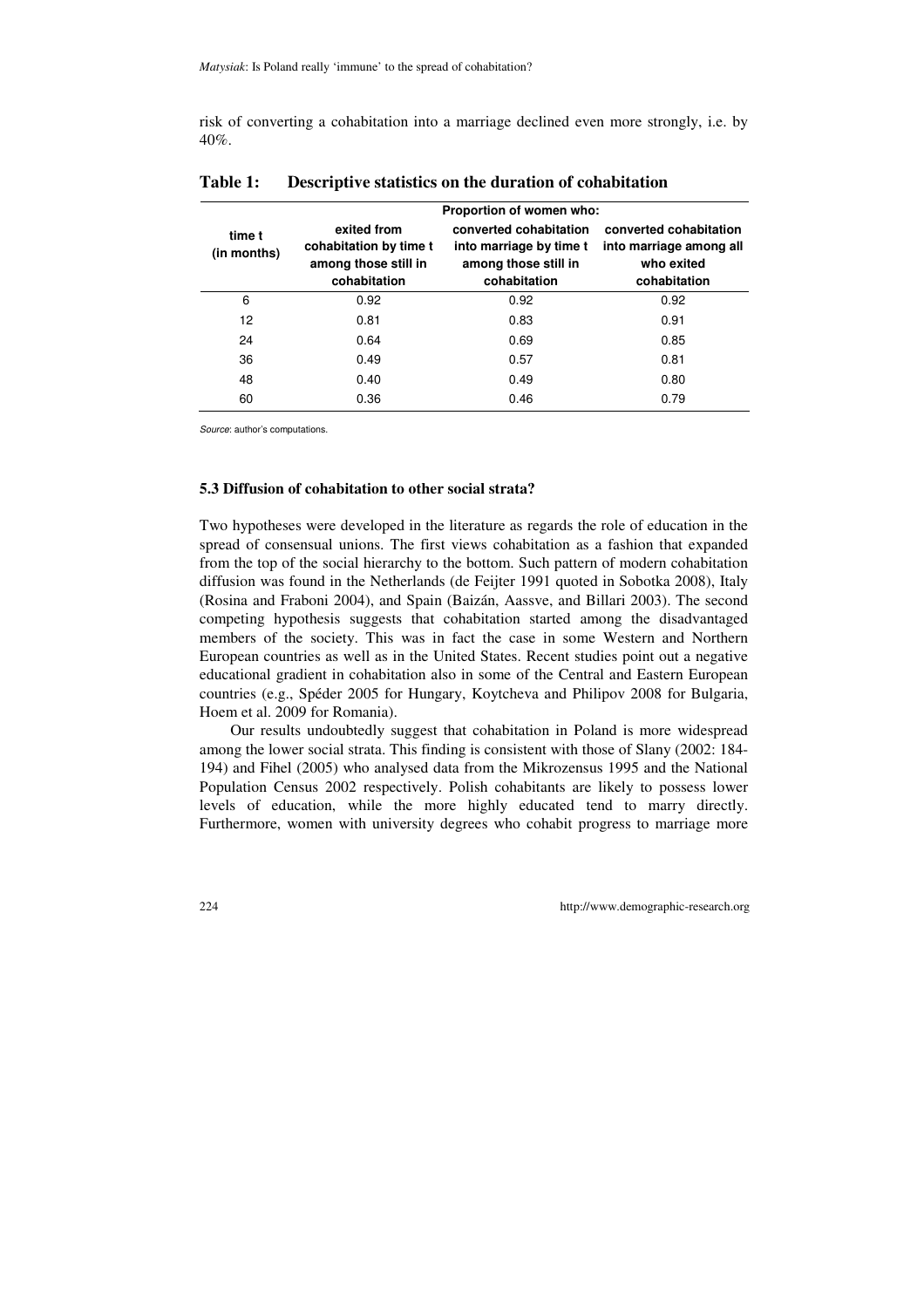quickly than similar but lower educated women; this shortens the duration of their consensual unions (Table 2 and Figure 2).

|                  | Mode of union entry <sup>a)</sup> |                 | <b>Conversion of</b>                      |  |
|------------------|-----------------------------------|-----------------|-------------------------------------------|--|
|                  | cohabitation                      | direct marriage | cohabitation to<br>marriage <sup>b)</sup> |  |
| <b>Education</b> |                                   |                 |                                           |  |
| in education     | 0.73                              | 0.39            | 0.82                                      |  |
| tertiary         |                                   |                 |                                           |  |
| secondary        | 1.21                              | 0.76            | 0.89                                      |  |
| vocational       | 1.4                               | 0.76            | 0.79                                      |  |
| primary or lower | 1.35                              | 0.55            | 0.57                                      |  |

#### **Table 2: Relative risks for education in single decrement models**

Notes: a) standardized for current age, calendar period, parity-and-pregnancy status, place of residence, mother's and father's educational levels; b) standardized for current age, calendar period, parity-and-pregnancy status, place of residence, mother's and father's educational levels and union duration.

Source: author's computations.

### **Figure 2: Hazard rate of conversion from cohabitation to marriage, by educational level. Poland 1985-2006**



Note: The figure refers to women born 1966-1981. The risks are standardised for current age, calendar year, parity-and-pregnancy status, place of residence, and mother's and father's educational levels.

Source: author's computations.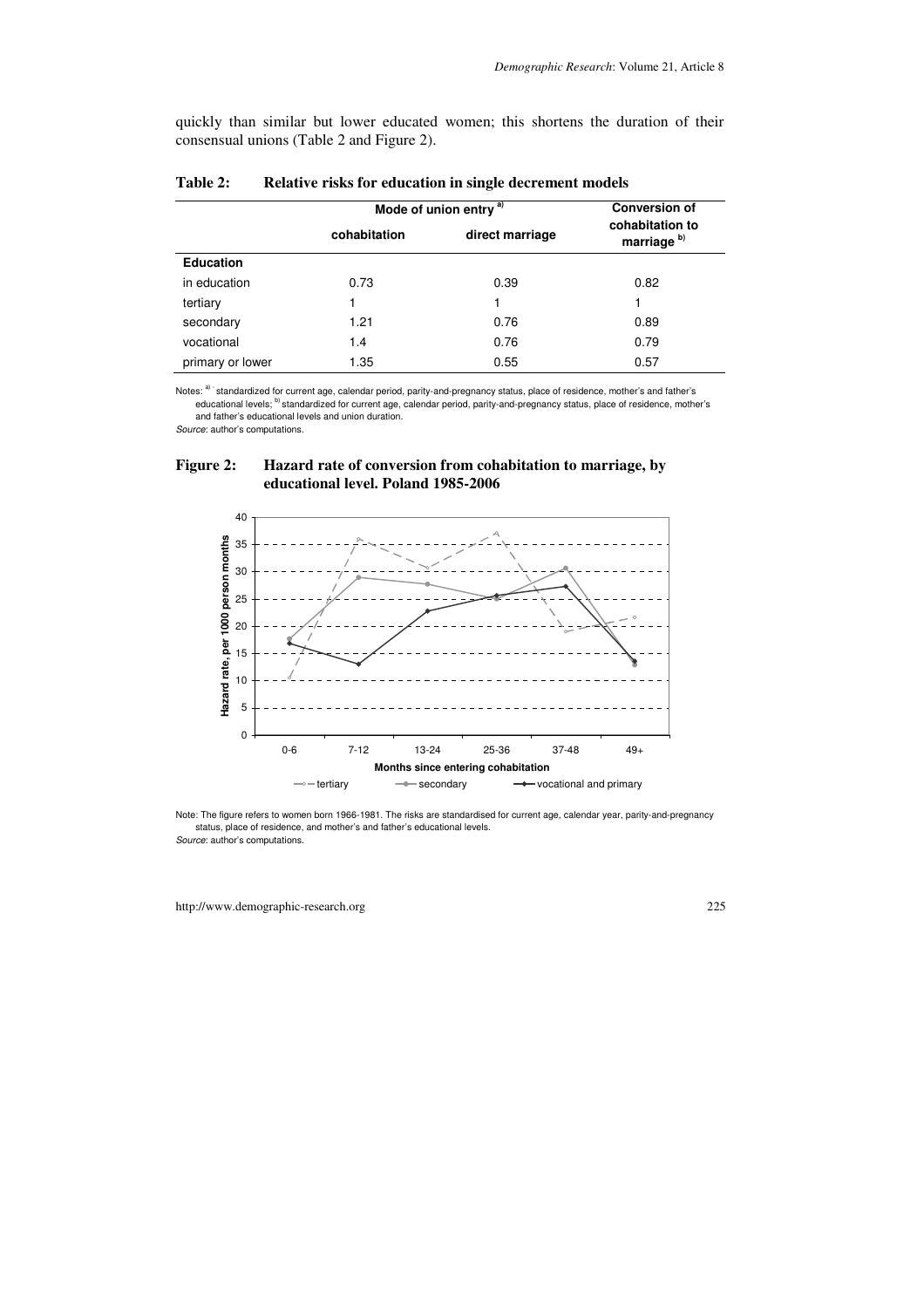Nonetheless, a two-way interaction between educational level and calendar period reveals an important change in the educational gradient in the patterns of first union formation. While in the second half of the 1990s the rise in the risk of entry into a cohabitation was most pronounced among the less educated, in the following years it was definitely the secondary and tertiary educated who increased their interest in this type of union (Figure 3). A marked rise in the risk of entering into an informal union was also recorded among persons 'in education'. Furthermore, women with secondary and university degrees experienced the strongest decline in marriage intensity after the episode of cohabitation (Figure 4). Overall, these findings point out that Poland started to experience a diffusion of cohabitation to better educated social strata.

#### **Figure 3: Trends in the (standardised) relative risks of entering cohabitation, by educational level. Poland 1985-2006. Single decrement model**



Note: The figure refers to women born 1966-1981. The risks are standardised for current age, woman's educational level, parity-andpregnancy status, place of residence, and mother's and father's educational levels Source: author's computations.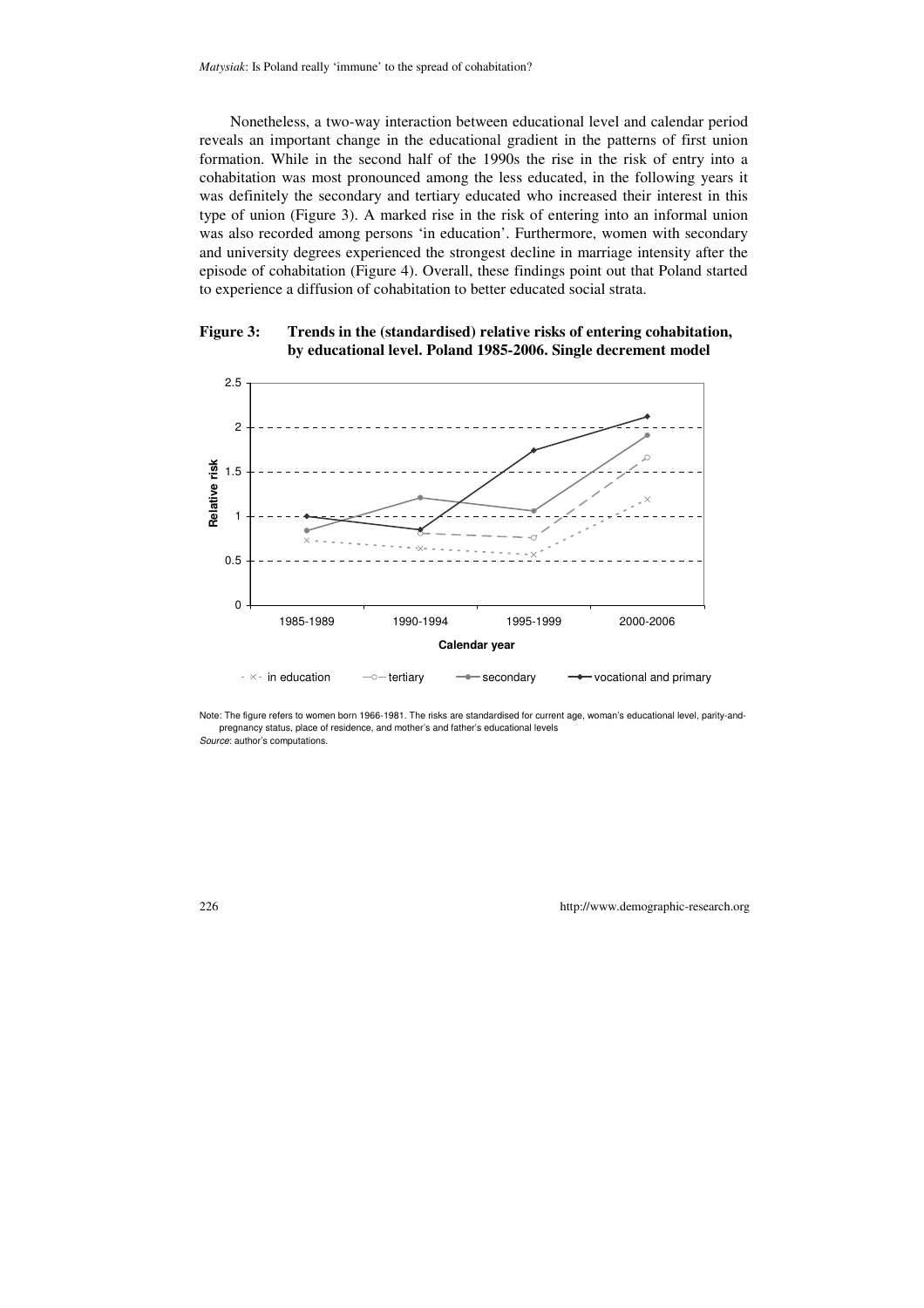

#### **Figure 4: Trends in the (standardised) relative risks of entering marriage during cohabitation, by educational level. Poland 1985-2006**

Note: The figure refers to women born 1966-1981. The risks are standardised for current age, parity-and-pregnancy status, place of residence, mother's and father's educational levels, and duration of cohabitation. Source: author's computations.

#### **5.4 Cohabitation as a family arrangement?**

As expected, pregnancy boosts the risk of entering a union, particularly marriage, among the non-partnered women. It is notable that also among the cohabiting women the arrival of a pregnancy elevates the intensity of marriage formation (Table 3). This suggests that cohabitation does not function as a family arrangement in Poland and that parenthood is still strongly tied with marriage. Neither was any clear temporal change in the risk of converting cohabitation into marriage upon the occurrence of a pregnancy observed on the basis of the two-way interaction between calendar time and parity-andpregnancy status (Figure 5). Consequently, we have no reasons to claim that acceptance of cohabitation as appropriate environment for childbearing has increased.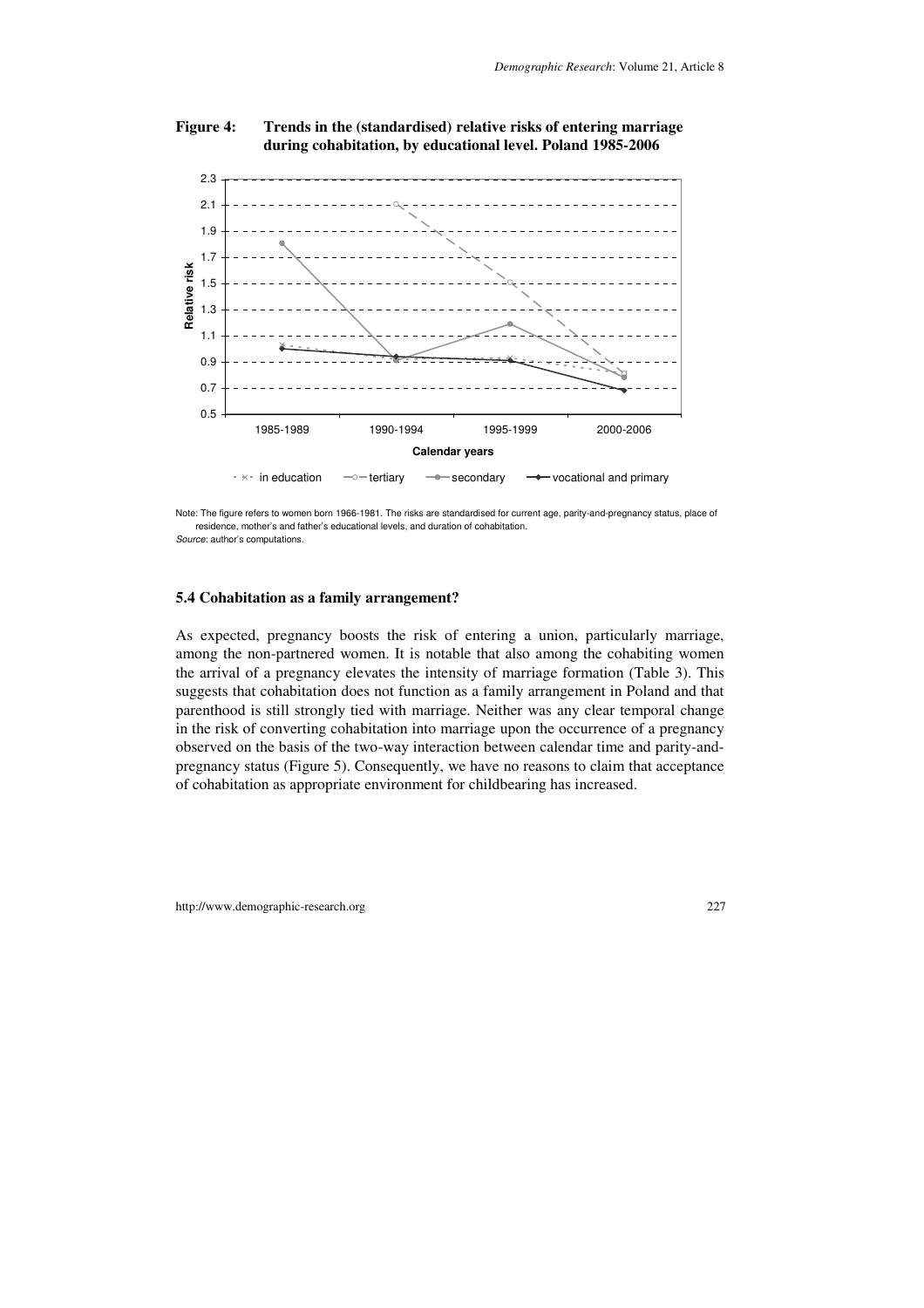|                             | Mode of union entry a) |                 | Conversion of                             |
|-----------------------------|------------------------|-----------------|-------------------------------------------|
|                             | cohabitation           | direct marriage | cohabitation to<br>marriage <sup>b)</sup> |
| Parity-and-pregnancy status |                        |                 |                                           |
| childless and non-pregnant  |                        |                 |                                           |
| childless and pregnant      | 6.11                   | 19.81           | 6.18                                      |
| mother                      | 1.88                   | 2.35            | 0.61                                      |

#### **Table 3: Relative risks for parity-and-pregnancy status in single decrement models**

Notes: a) standardized for current age, calendar period, parity-and-pregnancy status, place of residence, mother's and father's educational levels; <sup>b)</sup> standardized for current age, calendar period, parity-and-pregnancy status, place of residence, mother's and father's educational levels and union duration.

Source: author's computations.

### **Figure 5: Trends in the (standardised) relative risks of entering marriage after cohabitation, by parity-and-pregnancy status. Poland 1985-2006**



Note: The figure refers to women born 1966-1981. The risks are standardised for current age, woman's educational level, place of residence, mother's and father's educational levels, and duration of cohabitation. Source: author's computations.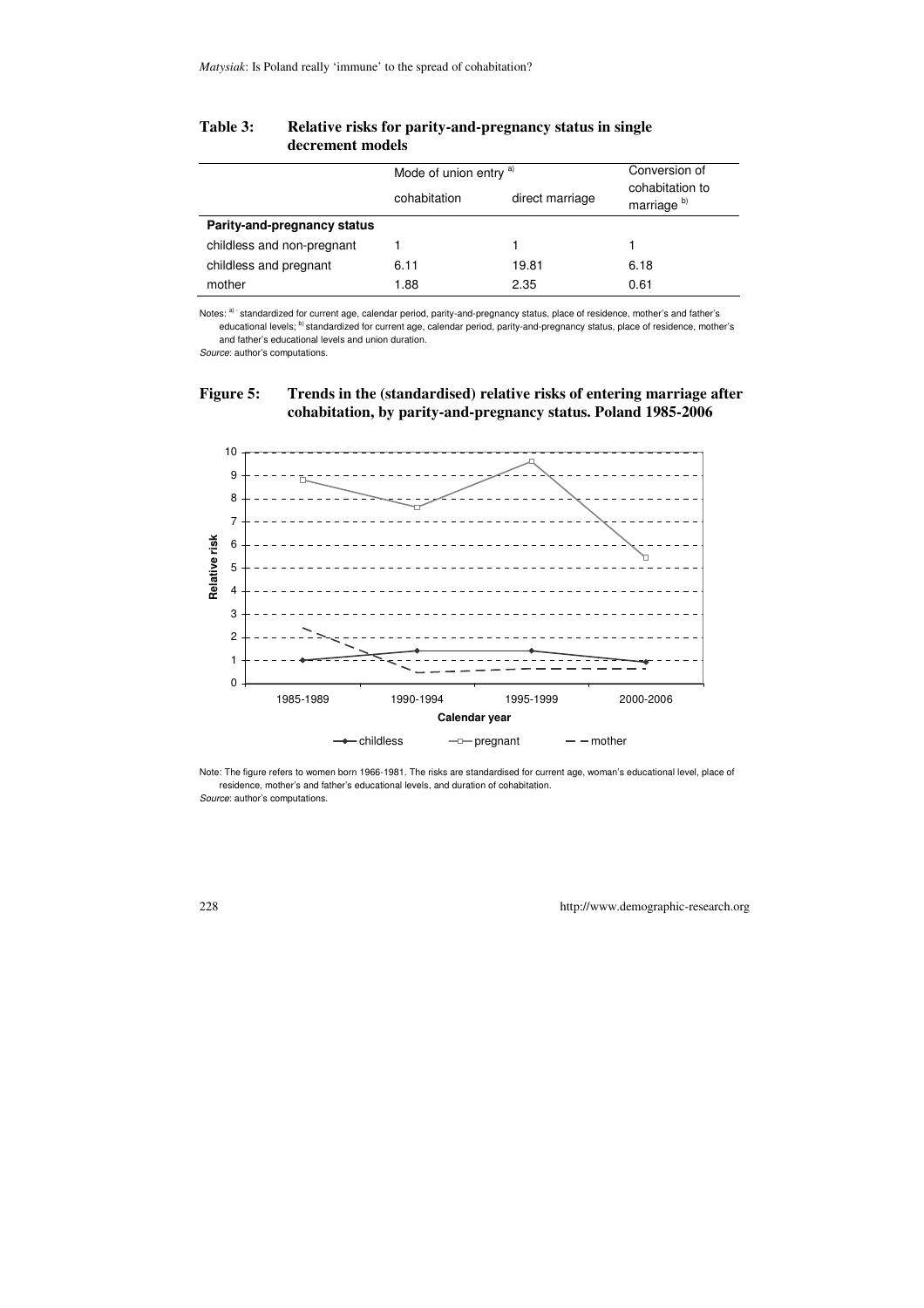### **6. Conclusions and discussion**

In their overview of the changes in partnership behaviour in Europe Sobotka and Toulemon claim Poland to be 'immune' to the spread of cohabitation, together with Romania and Southern European countries (Sobotka and Toulemon 2008: 100). This conclusion is fully in line with the common belief about cohabitation in Poland itself (e.g., Kwak 2005, Fihel 2005) and it had been so far fully justified given the available data on cohabitation in Poland. These data come exclusively from cross-sectional surveys. They yield a proportion of consensual unions among the total number of unions at 1.4-4.9%.

In this study we demonstrated that the available cross-sectional data clearly underestimate the incidence of cohabitation in Poland. Although consensual unions are still less popular when compared with other European countries, it turns out that Poland is not as 'immune' to the spread of cohabitation as it is commonly believed. This conclusion is drawn on the basis of recent retrospective data providing detailed information on partnership histories. These data show that Polish women born 1966- 1981 have been increasingly choosing cohabitation as their first union. This upward trend in the incidence of consensual unions has been taking place since the early 1990s, being accompanied by a decline in direct marriage. Although the latter is still the most popular way of forming a first union, in the years 2004-2006 entries to cohabitation constituted already about one third of all first union entries. Furthermore, our study has revealed clear signs of the spread of cohabitation across various social strata.

It is apparent that consensual unions in Poland are mostly formed by the least educated. The incidence of cohabitation in the lowest social strata increased sharply during the 1990s. Furthermore, consensual unions formed by the least educated last the longest before they are converted into marriage. Since the early 2000s another group of cohabitants has been emerging, however. It consists of the secondary and tertiary educated. The incidence of cohabitation in this social group is still lower, and the consensual unions formed by the better educated are shorter; nonetheless, we found a clear increase in the intensity of entering cohabitation as well as a decline in the risk of converting a non-marital to a marital union in the higher social strata.

Given these outcomes, we conclude that Poland has reached the second stage of cohabitation diffusion. This conclusion is consistent with that of Mynarska and Bernardi (2007) who arrived at a similar finding using qualitative data. Informal unions have become more popular among the various social strata. Still, it is apparent that they are perceived as a prelude to marriage, a trial period, and are not accepted as an appropriate environment for parenthood. What Poles are opting for is a commitment that they believe is only achieved through marriage (Mynarska and Bernardi 2007: 546). Further research on cohabitation, particularly on younger cohorts, born in the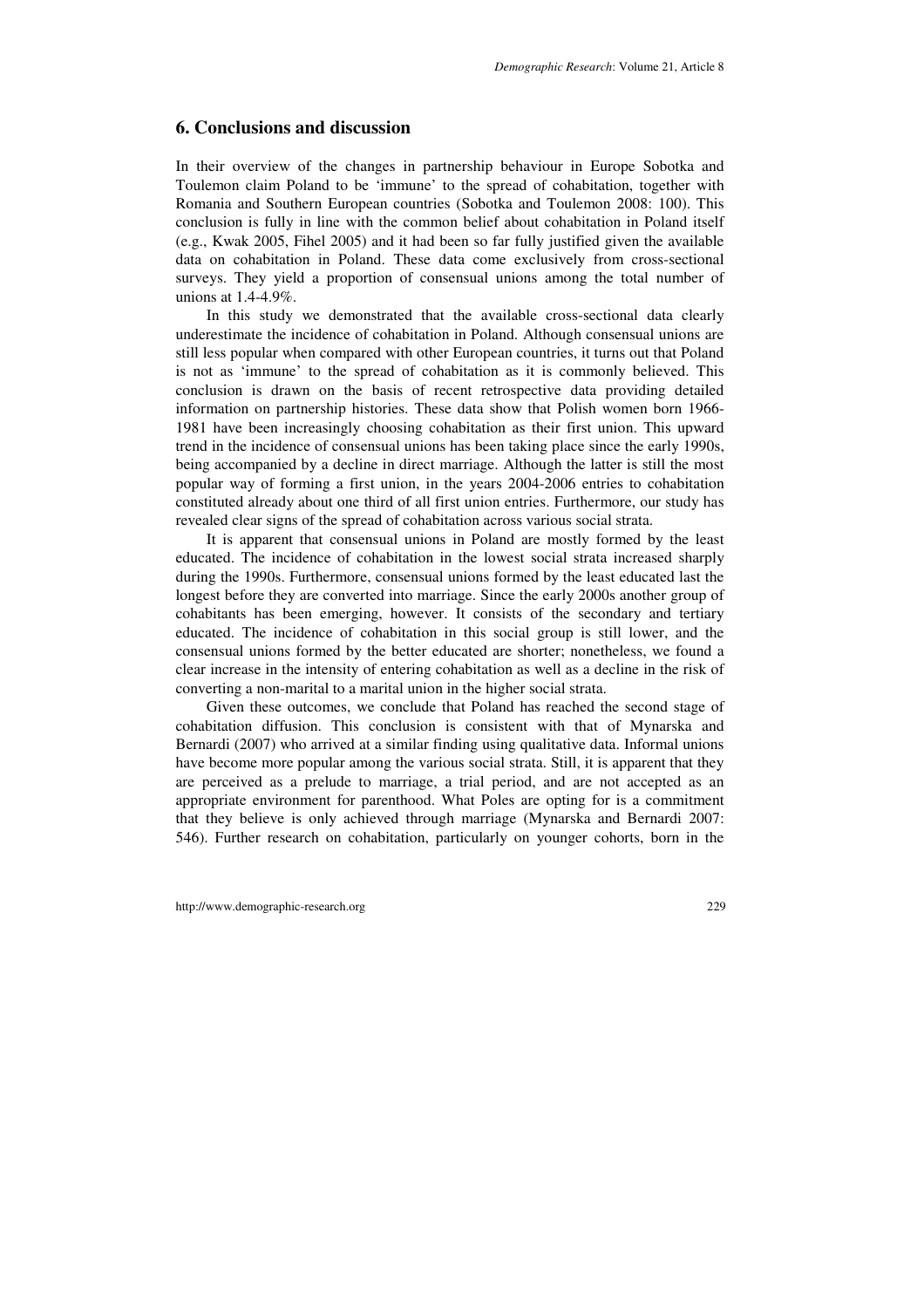1980s, would enable a better understanding of the transition in partnership behaviors in Poland.

## **7. Acknowledgements**

This study was conducted thanks to the financial support from the Max Planck Institute for Demographic Research (MPIDR), Rostock, Germany. It was inspired by a series of papers written by Prof. Jan M. Hoem and colleagues on first union formation and traces of Second Demographic Transition in Central and Eastern European countries. We are grateful to Prof. Jan M. Hoem for his support in conducting the joint analysis of entry into cohabitation versus direct marriage as well as for his remarks provided to this paper. Furthermore, we highly appreciate the comments of Monika Mynarska, Marta Styrc, and the two anonymous reviewers of Demographic Research.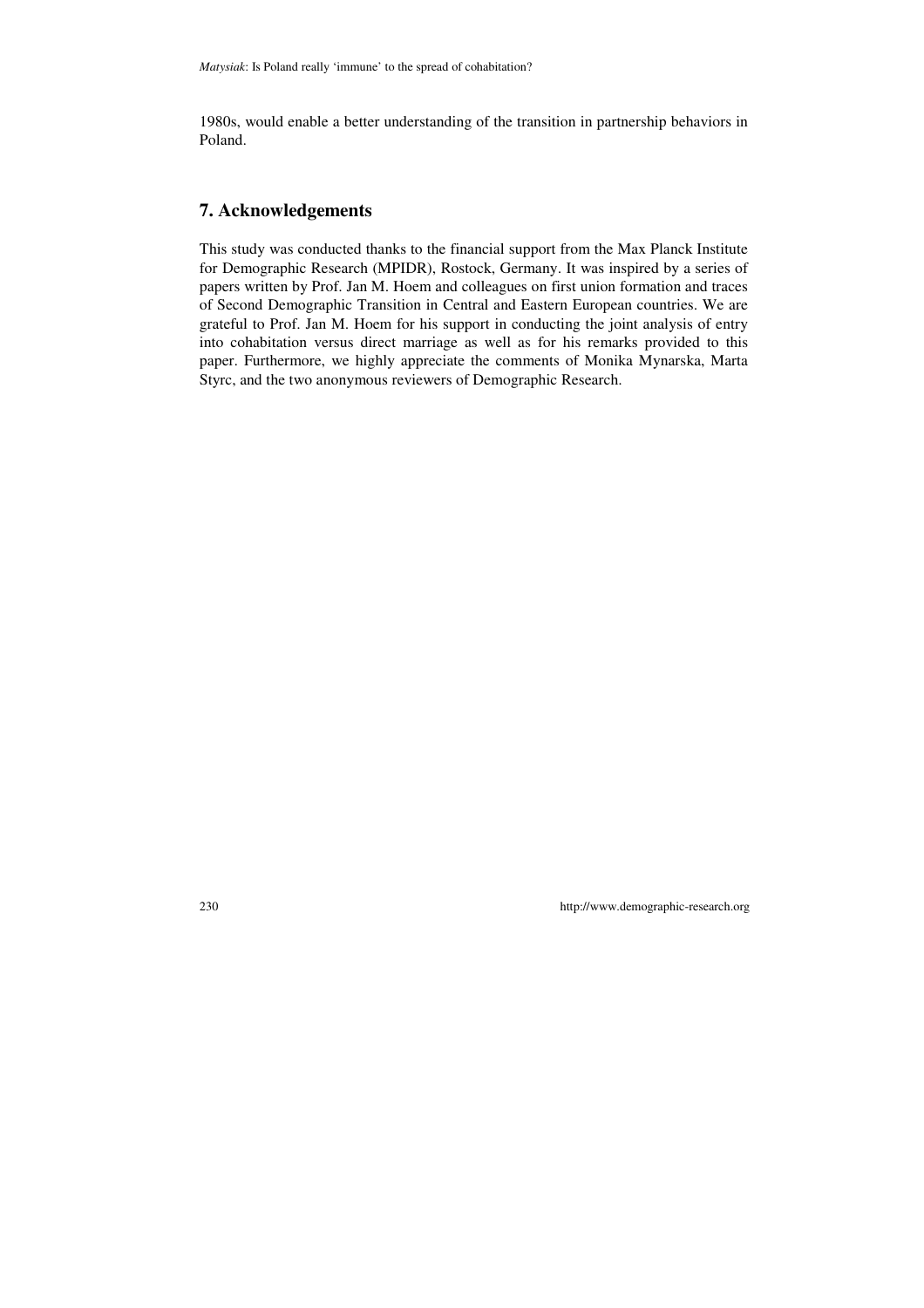## **References**

- Andersson, G. and Philipov, D. (2002). Life-table representations of family dynamics in Sweden, Hungary and 14 other FFS countries: A project of description of demographic behaviour. *Demographic Research* 7(4): 67-144. doi:10.4054/DemRes.2002.7.4.
- Baizán, P., Aassve, A., and Billari, F.C. (2003). Cohabitation, marriage, and first birth: The interrelationship of family formation events in Spain. *European Journal of Population* 19(2): 147-169. doi:10.1023/A:1023343001627.
- CSO (2003). National Census 2002. Population. State and demographic-social structure. Warsaw: Central Statistical Office.
- De Feijter, H. (1991). *Voorlopers bij demografische veranderingen*. NIDI Reports No. 22, The Hague: Netherlands Interdisciplinary Demographic Institute.
- European Social Survey (2006). www.europeansocialsurvey.org/ [data retrieved in February 2008].
- Fihel, A. (2005). Consensual unions in Poland: an analysis of the 2002 Population Census. *Studia Demograficzne* 1(147): 104-120.
- Fokkema, T., de Valk, H., de Beer, J., and Van Duin, C. (2008). The Netherlands: Childbearing within the context of a "Poldermodel" society. *Demographic Research* 19(21): 743-794. doi:10.4054/DemRes.2008.19.21.
- Hantrais, L. (2005). Living as a family in Europe. In: Hantrais, L., Philipov, D., and Billari, F.C. (eds.). *Policy Implications of Changing Family Formation*. Strasburg: Council of Europe Publishing: 117-181.
- Haskey, J. (2001). Demographic aspects of cohabitation in Great Britain. *International Journal of Law, Policy and Family* 15(1): 51-67. doi:10.1093/lawfam/15.1.51.
- Hoem, J.M., Kostova, D., Jasilioniene, A., and Muresan, C. (forthcoming). Traces of the Second Demographic Transition in four selected countries in Central and Eastern Europe: Union formation as a demographic manifestation. *European Journal of Population*.
- Hoem, J.M., Kostova, D., Jasilioniene, A., and Muresan, C. (2009). The structure of recent first-union formation in Romania. *Romanian Journal of Population Studies* 5(1): 33-44.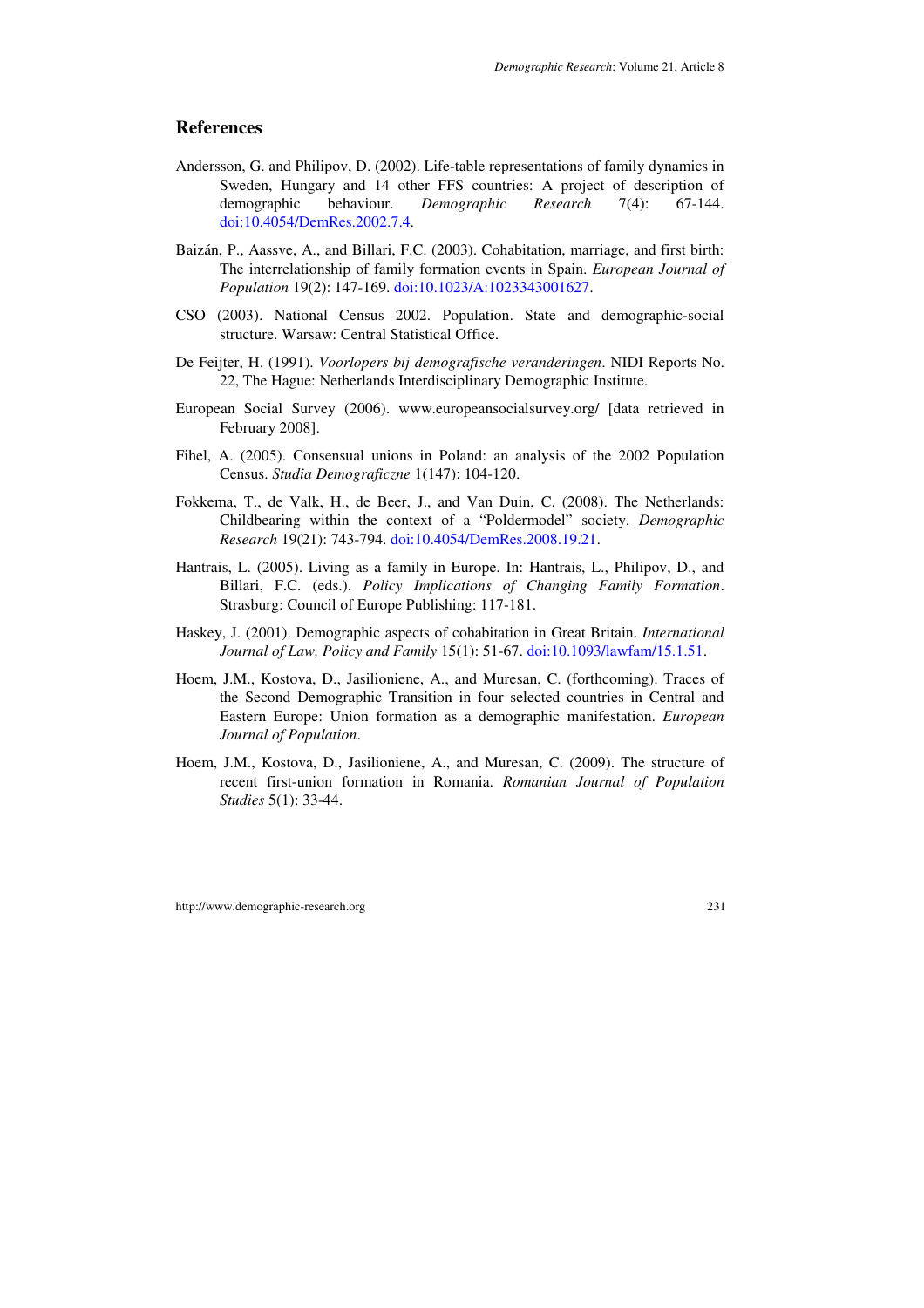- Hoem, J.M. and Kosotva, D. (2008). Early traces of the second Demographic Transition in Bulgaria: A joint analysis of marital and non-marital union formation, 1960- 2004. *Population Studies* 62(3): 259-271. doi:10.1080/00324720802313256.
- Kajcińska, B. (2008). Badanie retrospektywne 'Biografie zawodowe, rodzinne i edukacyjne' – analiza podstawowych rozkładów zmiennych demograficznoekonomicznych (Employment, Family and Education Survey – descriptive analysis of socio-demographic characteristics of respondents). Interim report. Warsaw: Institute of Statistics and Demography, Warsaw School of Economics.
- Kiernan, K. (2002). Cohabitation in Western Europe: trends, issues and implications. In: Booth, A. and Crouter, A. (eds.): *Just Living Together: implications of cohabitation on families, children and social policy*. New York: Lawrence Erlbaum Associates: 3-31.
- Kotowska, I.E., Abramowska, A., Balcerzak-Paradowska, B., Kowalska, I., Muszyńska, M., and Wróblewska, W. (2003). Polityka ludnościowa – cele, rozwiązania, opinie (Population Related Policy – Goals, Measures, Opinions). Research report from the Population Policy Acceptance Study [unpublished manuscript]. Warsaw: Institute of Statistics and Demography, Warsaw School of Economics.
- Kotowska, I.E., Jóźwiak, J., Matysiak, A., and Baranowska, A. (2008). Poland: Fertility decline as a response to profound societal and labour market changes? *Demographic Research* 19(22): 795-854. doi:10.4054/DemRes.2008.19.22.
- Koytcheva, E. and Philipov, D. (2008). Bulgaria: Ethnic differentials in rapidly declining fertility. *Demographic Research* 19(13): 361-402. doi:10.4054/DemRes.2008.19.13.
- Kwak, A. (2005). *Rodzina w dobie przemian. Małżeństwo i kohabitacja*. (Family in the Age of Change. Marriage and Cohabitation). Warsaw: Żak.
- Mynarska, M. and Bernardi, L. (2007). Meanings and attitudes attached to cohabitation in Poland: Qualitative analyses of the slow diffusion of cohabitation among the young generations. *Demographic Research* 16(17): 519-554. doi:10.4054/DemRes.2007.16.17.
- Nazio, T. and Blossfeld, H.P. (2003). The diffusion of cohabitation among young women in West Germany, East Germany and Italy. *European Journal of Population* 19: 47-82. doi:10.1023/A:1022192608963.
- Pongrácz, M. and Spéder, Z. (2008). Attitudes towards forms of partnership. In: Höhn, C., Avramov, D., and Kotowska, I.E. (eds.) *People, Population Change and*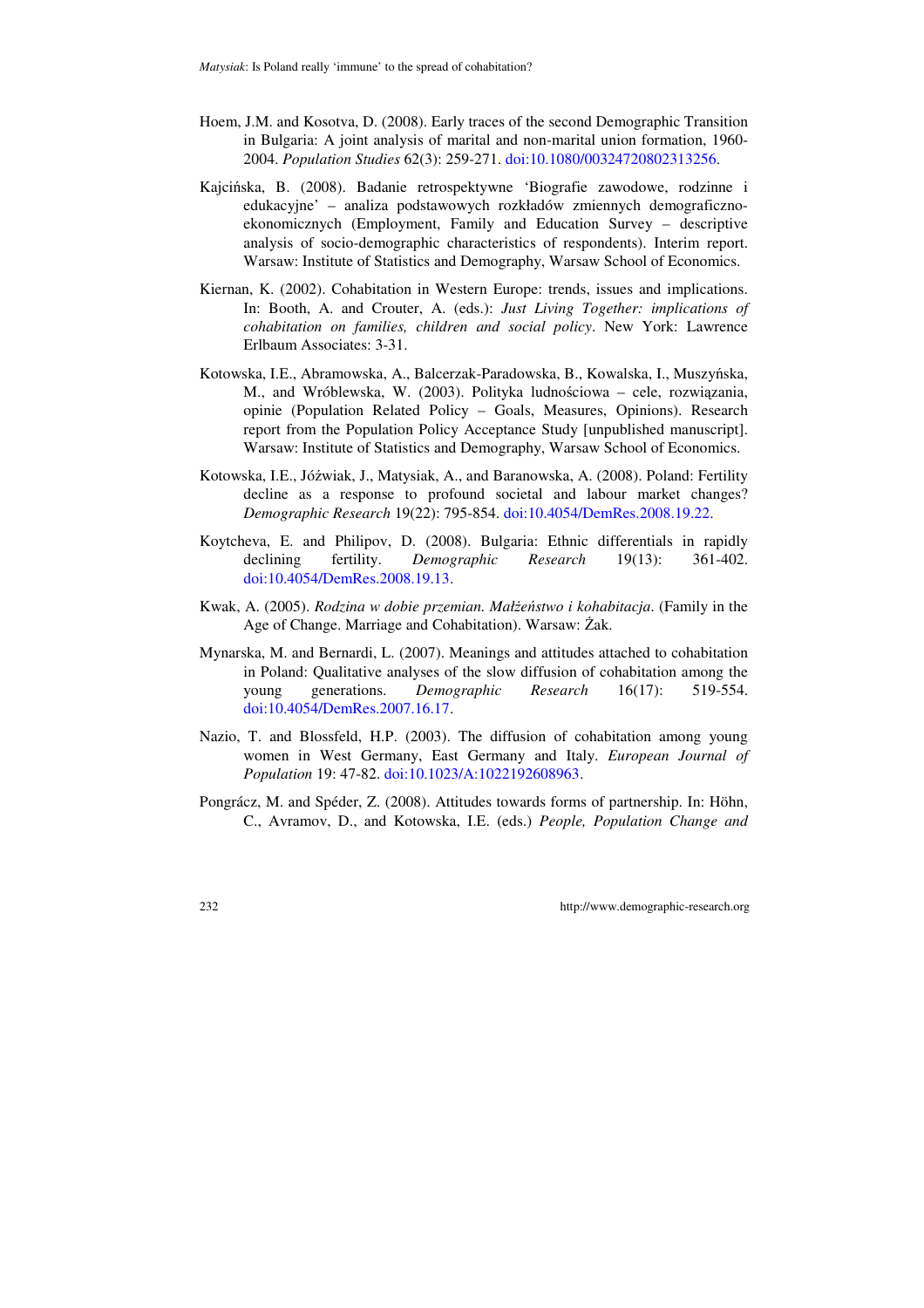*Policies: Lessons from the Population Policy Acceptance Study*. Volume 1. Berlin: Springer: 93-112.

- Prinz, C. (1995). *Cohabiting, Married or Single*. England: Avebury.
- Prskawetz, A., Sobotka, T., Buber, I., Engelhardt H., and Gisser, R. (2008). Austria: Persistent low fertility since the mid-1980s. *Demographic Research* 19(12): 293-360. doi:10.4054/DemRes.2008.19.12.
- Rosina, A. and Fraboni, R. (2004). Is marriage losing its centrality in Italy? *Demographic Research* 11(6): 149-172. doi:10.4054/DemRes.2004.11.6.
- Sigle-Rushton, W. (2008). England and Wales: Stable fertility and pronounced social status differences. *Demographic Research* 19(15): 455-502. doi:10.4054/DemRes.2008.19.15.
- Slany, K. (2002). *Alternatywne formy życia małżeńsko-rodzinnego w ponowoczesnym* ś*wiecie*. (Alternative forms of marital-family settings in the post-modern world). Cracow: Nomos.
- Sobotka, T. and Toulemon, L. (2008). Overview Chapter 4: Changing family and partnership behaviour: Common trends and persistent diversity across Europe. *Demographic Research* 19(6): 85-138. doi:10.4054/DemRes.2008.19.6.
- Sobotka, T., Šťastná, A., Zeman, K., Hamplová, D., and Kantorová, V. (2008). Czech Republic: A rapid transformation of fertility and family behaviour after the collapse of state socialism. *Demographic Research* 19(14): 403-454. doi:10.4054/DemRes.2008.19.14.
- Sobotka, T. (2008). Overview Chapter 6: The diverse faces of the Second Demographic Transition in Europe. *Demographic Research* 19(8): 171-224. doi:10.4054/DemRes.2008.19.8.
- Spéder, Z. (2005). The rise of cohabitation as first union and some neglected factors of recent demographic developments in Hungary. *Demográfia, English Edition* 48: 77-103.
- Stankuniene, V. and Maslauskaite, E. (2008). Family transformations in the postcommunist countries: Attitudes toward changes and the ideational shift. In: Höhn, Ch., Avramov, D. and Kotowska, I.E. (eds.). *People, Population Change and Policies: Lessons from the Population Policy Acceptance Study*. Volume 1. Berlin: Springer: 113-137.
- Trost, J. (1978). A renewed social institution: non-marital cohabitation. *Acta Sociologica* 21(4), 303-315.